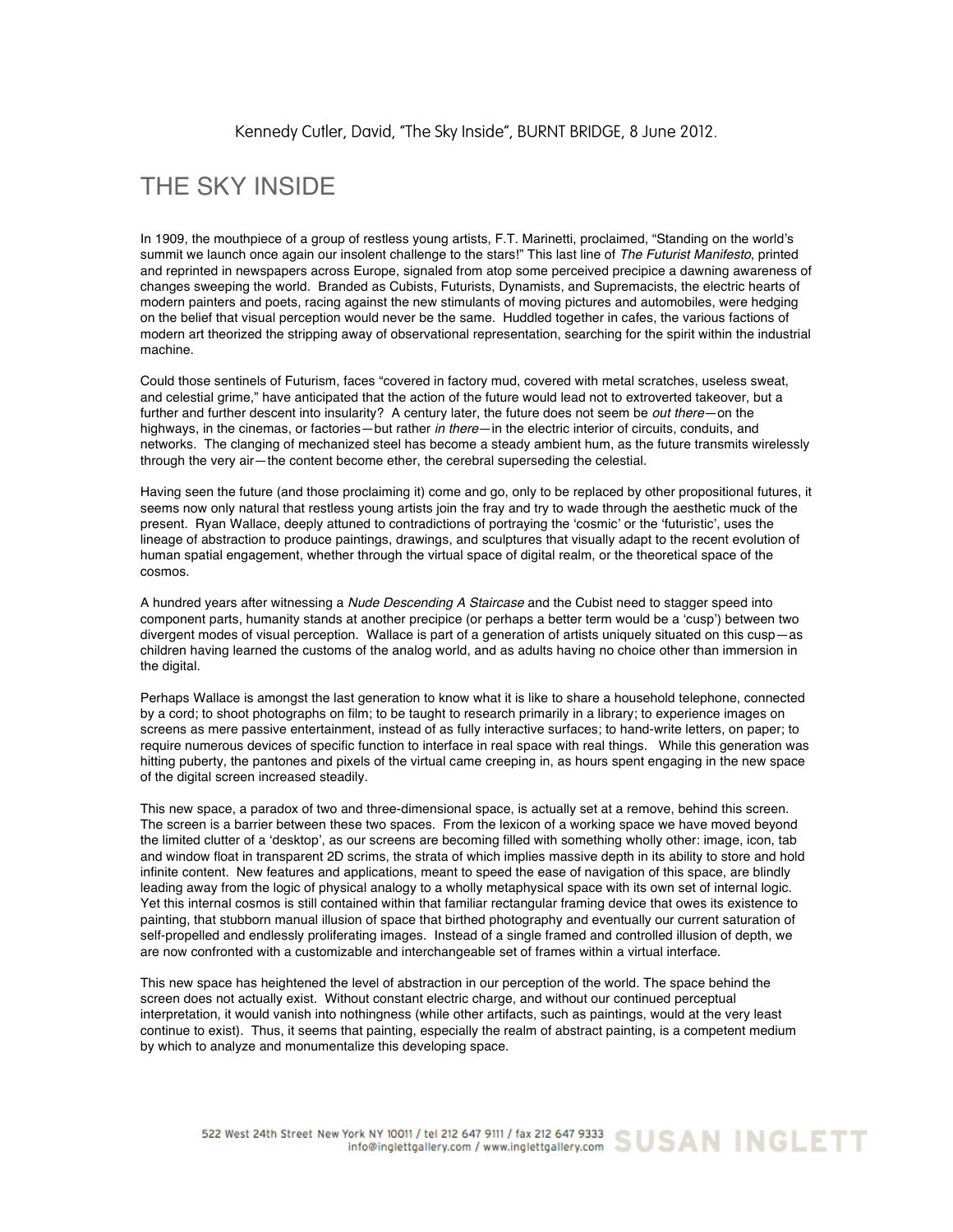In the  $20<sup>th</sup>$  century, as painters grappled with a new pace of visual perception, they gravitated towards abstraction as the means to grasp onto an ever-changing present. With a nod to the haunting margins of abstraction exemplified by Robert Ryman, Jo Baer and Agnes Martin, Wallace's works inhabit the ghost of abstract painting, but are not merely experiments for the sake of formal dynamism. They are hybrids of representational content and formal abstraction. They are filtered distillations — attempts at representations of the various parts of the virtual and celestial, worlds we cannot directly experience without the aid of written or visual language.

His paintings are not 'about' digital space, nor are they clear depictions. Instead they are, like the title of his latest exhibition, on a *Cusp*. They imply that spatial conditions are in flux, that both the internal and the external logic of this space should be considered. The external, treated as a framing device (like the place on your tablet or your phone or your laptop where your hands rest) is as essential as the internal, in that without its encapsulation the depths of the internal would be incomprehensible, spilling out into the physical world. Without the shelter of the frame, the encroachment of the physical world would render the virtual world vulnerable. In many paintings, the external framing-device segregates the action inside and outside the frame, but also enables a dislocation, and obliterates notions of scale.

As if to mimic the changes of human engagement with the format of the screen, Wallace's work is evolving from that of his largest paintings, usually in the landscape format, which is the orientation of television and cinema as they follow characters laterally as they move *across* the screen. The latest series he calls *Tablets*, reinforce how we've begun to flip our screens (on phones and tablets) to the portrait format, perhaps reflecting the narcissistic investment we have with these tools *all the time*. Like books or mirrors, we bury our heads into them. Wallace uses a subtle formal trick to transfer us between his different bodies of work. In the landscape format, the labor evident in the strips of cut paper and tape form a dense vertical web covered by a veneer of glued Mylar, as if manageable volumes of coded information are filed into an invisible armature, and yet even though the accumulation feels absolutely massive, it remains limited, as if we are witnessing an incomplete formation. Occasionally, he digs into the surface of the painting, past the Mylar scrim, so that the frame and the screen appear on level ground, while the depth of the information explodes and recedes into the physical world. In the *Tablets*, the framing remains consistent with the landscape format, constructed with similar widths of tape, but the interior space is now a vast, subtle hue of ethereal vacancy. Oddly, this space, by virtue of the framing feels incredibly vast, more infinite and immaterial than the detail of the former paintings. And perhaps this speaks to the specter of what this new technology suggests: by abandoning the keyboard, the mouse and the trackpad, and adopting direct screen interface, we are pushing our fingers directly into the infinite. We are fusing the virtual and the real, one step closer to the reduction of all our tools into one tool, a singular space to navigate for every need. Wallace has suggested, as if his work were a metaphor for technological invention, that the *Tablets* literally emerged from his other paintings: he began them by imagining what one of the collaged rectangles would look like pulled out from the painting and then oriented in a new dimension. Like pulling a book by its spine, and revealing its cover. As if each painting were a segment of an infinite library of coded data.

Before delving further into the rabbit hole of infinite space, allow me to return for a moment to Marinetti and his *Futurist Manifesto*. I've brought him into this not because Wallace's paintings are necessarily descendants of Futurism, but because there is something important to recognize about the phrasing of the manifesto, and about the motivations of a certain kind of artist. What seems peculiar about Marinetti's language is that he chooses 'stars' over 'society' to hurl his challenge against. He chooses not to inflict his rhetoric on a specific class of people, but at the sphere of the celestial, as if his ideas were boundless in their import. Note too, that he and his compatriots are launching their challenge 'once again', suggesting that they are part of a lineage, as if it is the duty of each generation of artists to think macrocosmically.

Within Wallace's work, there also seems to exist a fascination with the celestial. Again, he seems to be on a cusp of two ideas, two competing sets of awareness. The titles of his work, littered with references to theories of particle physics, mathematics, astronomy, cosmology and singularity, suggest an earnest investment in the philosophy of existence, from the microscopic to the macroscopic. The labor and sophistication of his work show a renewed faith in our shifting ideas of sublime experience. But certain formal decisions in his work lead me to believe that Wallace has a slightly cynical notion of the faith required to fully invest in physics and futurism.

At the edges of the interior space of the *Tablets*, we see spectrums of light emerging at the frame, as if the glitches of LED light somehow equate to magic. The bitmapped images, metallic tape, frosted plastic, and glitter incorporated into the paintings imply an imitation of transcendence, or at least the synthetic refuse we conjure to sell 'transcendent' experience. Within the immaterial space of some of the *Tablets*, and within the dugout sections of his *Glean* paintings, purple and iridescent glitter frosts the scene. Glitter and iridescence are certainly not associated with established values of taste; in fact, they are generally relegated to the cheap, the tacky and the infantile. But these are the materials we use to represent 'the future', as sure as glitter twinkles like stars in the night sky.

522 West 24th Street New York NY 10011 / tel 212 647 9111 / fax 212 647 9333 SUSAN INGLETT